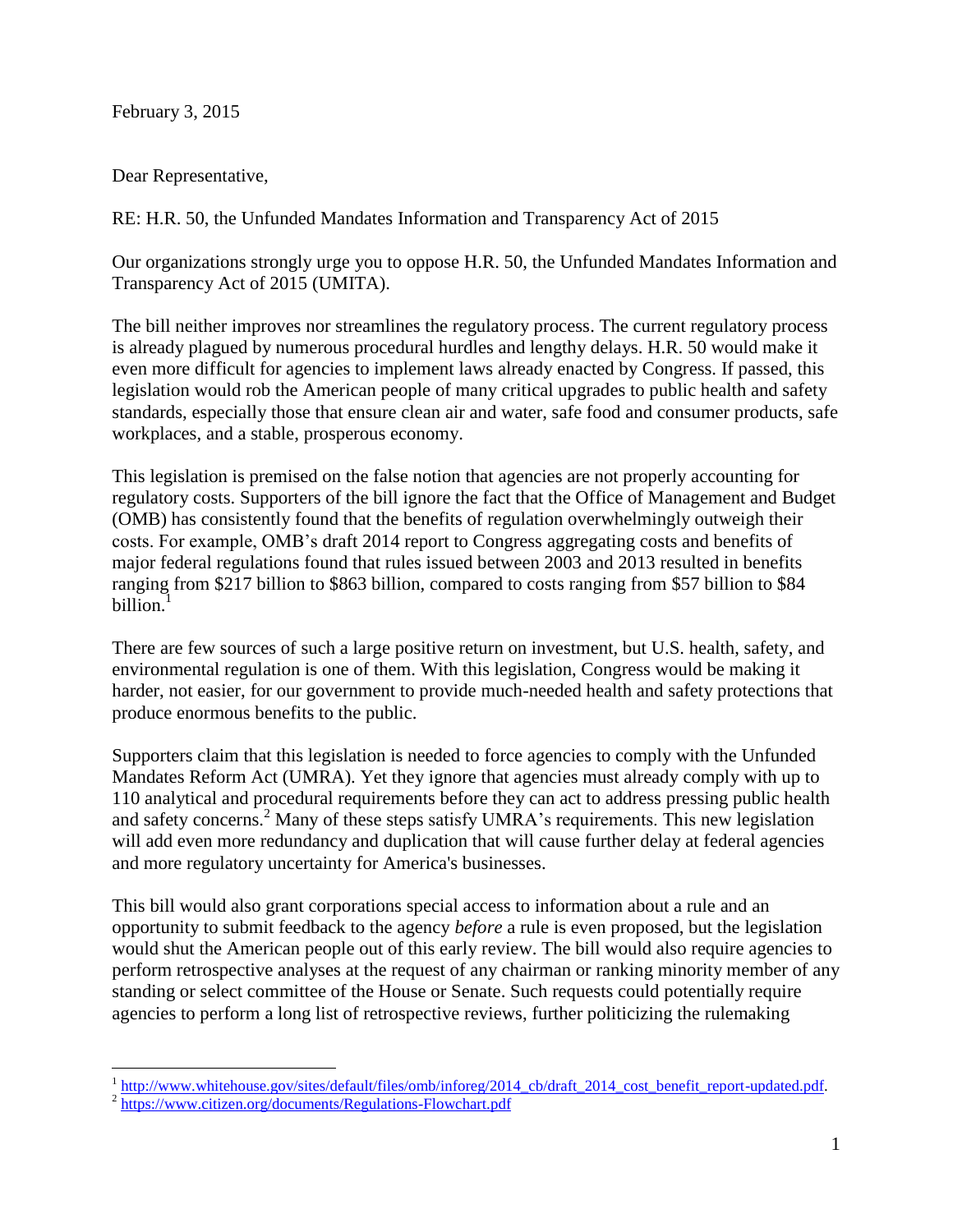process and diverting agency staff and resources from working on more critical national priorities.

In addition, by expanding the scope of judicial review, the legislation marks an unprecedented and dangerous move away from traditional judicial deference to agency experts toward a system in which courts overturn highly technical, resource-intensive agency decisions without the expertise needed to make such decisions. This change would result in judges with little to no economic or scientific expertise having to second-guess the content of agency cost-benefit and scientific analyses, which does nothing to improve such analyses. Instead, this new and inappropriate role for the courts is a recipe for increased litigation, endless delays, and more uncertainty for businesses and the public.

This legislation would also fundamentally undermine the independence of independent agencies by subjecting them to regulatory review at the White House Office of Information and Regulatory Affairs (OIRA). OIRA would be able to hold up any independent agency rule until it is satisfied that the agency has complied with the numerous new analytical and cost-benefit requirements under H.R. 50. Thus, the bill would render these agencies independent in name only.

We firmly believe (and the public agrees) that we need stronger enforcement of existing regulations and an effective system of public protections that holds corporations accountable for reckless and negligent behavior.

The costs of deregulation should be obvious by now: the Wall Street economic collapse, various food and product safety recalls, the Duke Energy coal ash spill in North Carolina, and the Freedom Industries chemical spill in West Virginia demonstrate the need for a regulatory system that protects the public, not corporate interests. Congress should be moving to protect the public from harm, not rolling back the clock and weakening important safeguards.

Again, we urge you to vote against H.R. 50, the Unfunded Mandates Information and Transparency Act of 2015.

Sincerely,

AFL-CIO American Federation of State, County and Municipal Employees Americans for Financial Reform Center for Effective Government Center for Science and Democracy at the Union of Concerned Scientists Center for Science in the Public Interest Coalition for Sensible Safeguards Consumer Federation of America Consumers Union **Earth** iustice Food & Water Watch Greenpeace